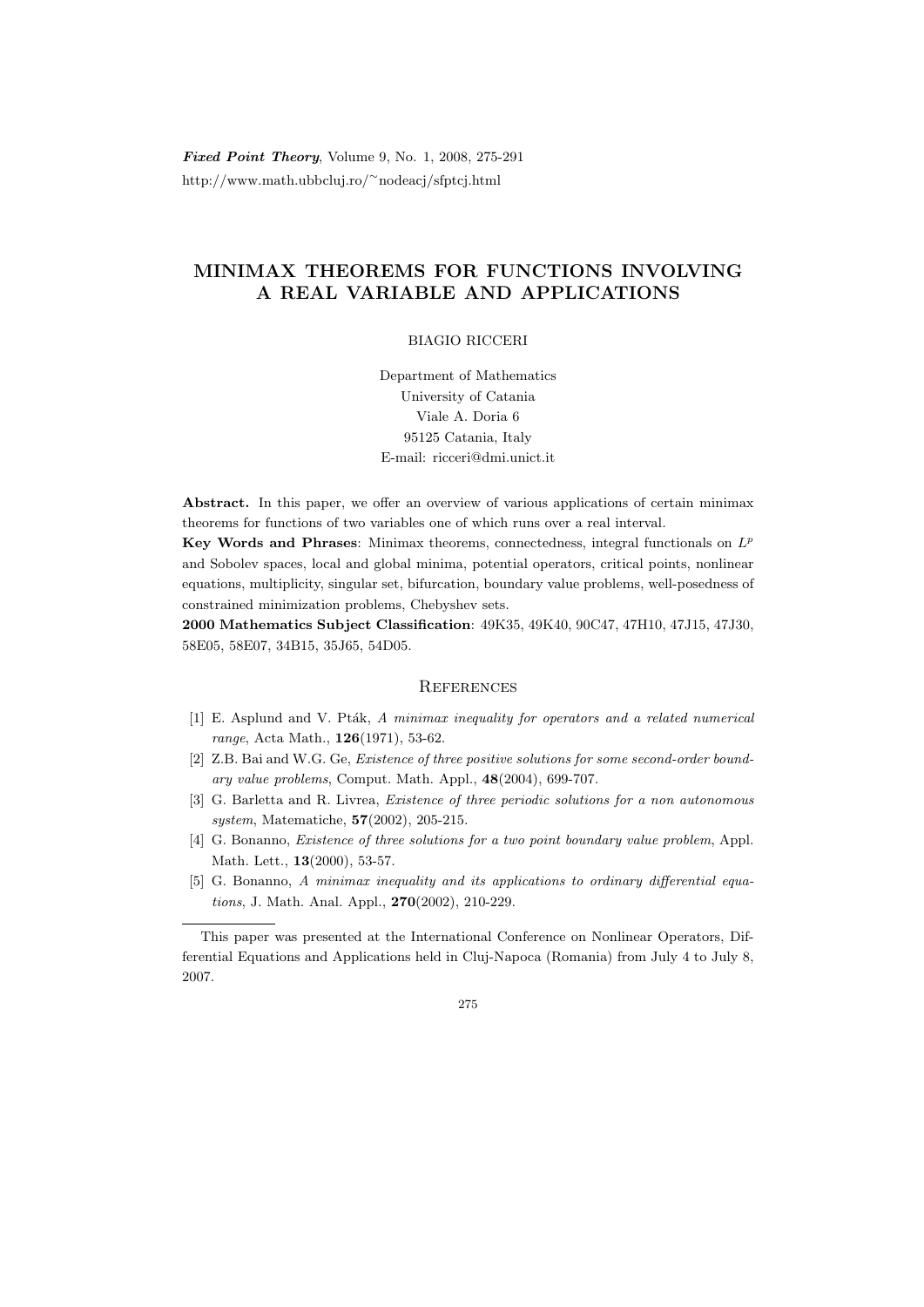#### 276 BIAGIO RICCERI

- [6] G. Bonanno, Multiple solutions for a Neumann boundary value problem, J. Nonlinear Convex Anal., 4(2003), 287-290.
- [7] G. Bonanno, Some remarks on a three critical points theorem, Nonlinear Anal., 54(2003), 651-665.
- [8] G. Bonanno and P. Candito, Three solutions to a Neumann problem for elliptic equations involving the p-Laplacian, Arch. Math. (Basel),  $80(2003)$ ,  $424-429$ .
- [9] G. Bonanno and R. Livrea, Multiplicity theorems for the Dirichlet problem involving the p-Laplacian, Nonlinear Anal., 54(2003), 1-7.
- [10] G. Bonanno and P. Candito, On a class of nonlinear variational-hemivariational inequalities, Appl. Anal., 83(2004), 1229-1244.
- [11] O. Yu. Borenshtein and V. S. Shul'man, A minimax theorem, Math. Notes, 50(1991), 752-754.
- [12] B.E. Breckner and Cs. Varga, A multiplicity result for gradient-type systems with nondifferentiable term, Acta Math. Hungar., 118 (2008), 85-104.
- [13] B.E. Breckner, A. Horváth and Cs. Varga, A multiplicity result for a special class of gradient-type systems with non-differentiable term, Nonlinear Anal., to appear.
- [14] F. Cammaroto, A. Chinnì and B. Di Bella, *Multiple solutions for a two point boundary* value problem, J. Math. Anal. Appl., **323**(2006), 530-534.
- [15] F. Cammaroto, A. Chinnì and B. Di Bella, *Multiple solutions for a quasilinear elliptic* variational system on strip-like domains, Proc. Edinb. Math. Soc., 50 (2007), 597-603.
- [16] F. Cammaroto, A. Chinnì and B. Di Bella, *Multiplicity results for nonlinear Schrödinger* equation, Glasg. Math. J., 49 (2007), 423-429.
- [17] F. Cammaroto, A. Chinnì and B. Di Bella, *Multiple solutions for a Dirichlet problem* involving the p-Laplacian, Dynam. Systems Appl., 16 (2007), 673-679.
- [18] G. Cordaro, On a minimax problem of Ricceri, J. Inequal. Appl., 6(2001), 261-285.
- [19] G. Cordaro, Three periodic solutions to an eigenvalue problem for a class of second order Hamiltonian systems, Abstr. Appl. Anal., 18(2003), 1037-1045.
- [20] G. Cordaro, Further results related to a minimax problem of Ricceri, J. Inequal. Appl., (2005), 523-533.
- [21] F. Faraci and A. Iannizzotto, An extension of a multiplicity theorem by Ricceri with an application to a class of quasilinear equations, Studia Math.,  $172(2006)$ , 275-287.
- [22] F. Faraci, A. Iannizzotto, H. Lisei and Cs. Varga, A multiplicty result for hemivariational inequalities, J. Math. Anal. Appl., **330**(2007), 683-698.
- [23] F. Faraci, A. Iannizzotto, P. Kupán and Cs. Varga, *Existence and multiplicity results* for hemivariational inequalities two parameters, Nonlinear Anal.,  $67(2007)$ , 2654-2669.
- [24] F. Faraci and A. Iannizzotto, Multiplicity theorems for discrete boundary value problems, Aequationes Math., 74(2007), 111-118.
- [25] F. Faraci and A. Iannizzotto, A conjecture for finding non-convex Chebyshev sets in Hilbert spaces, SIAM J. Optim., 19(2008), 211-216.
- [26] F. Faraci and A. Iannizzotto, Bifurcation for second order Hamiltonian systems with periodic boundary conditions, Abstr. Appl. Anal., 2008, Art. ID 756934, 13 pp.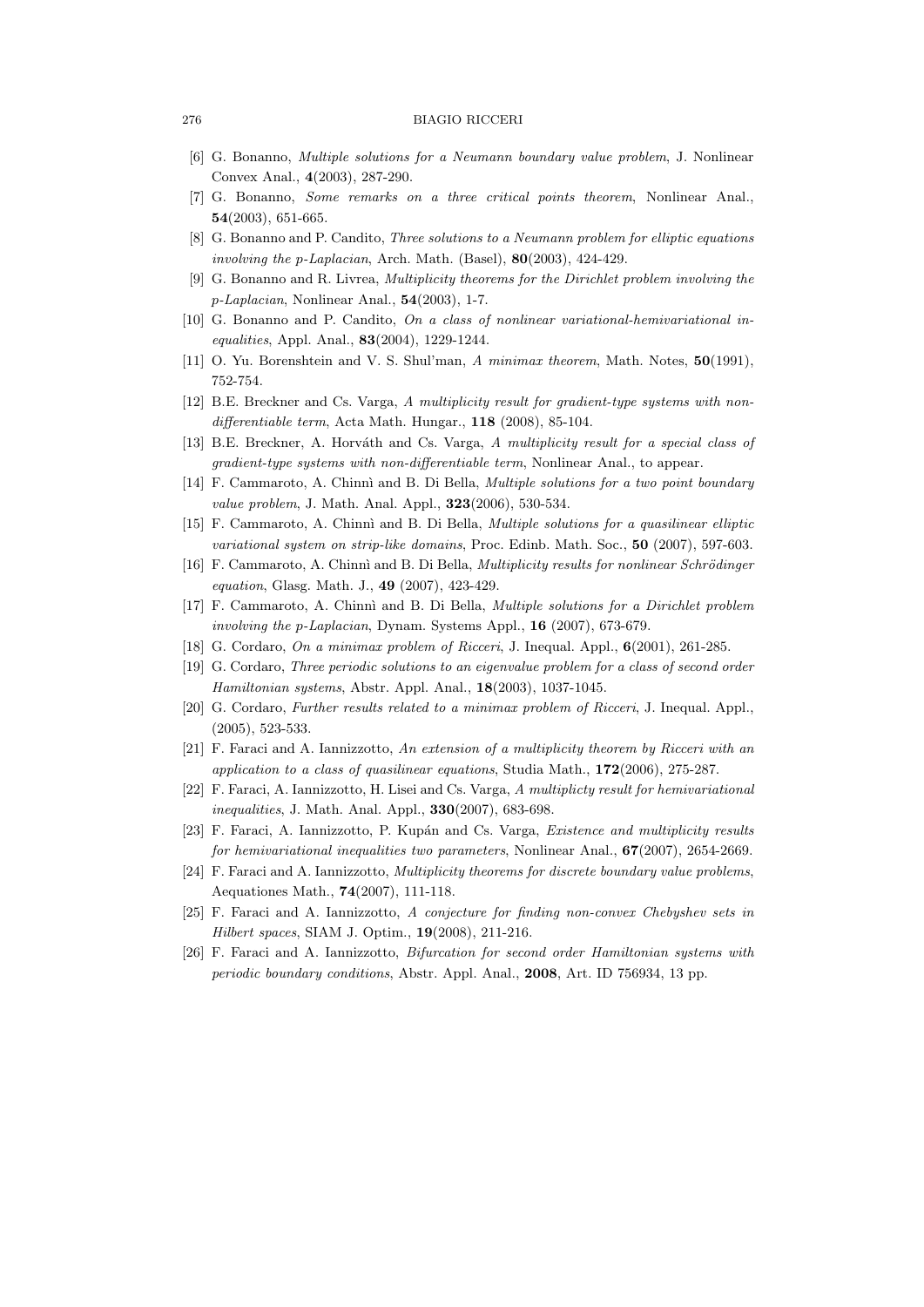## MINIMAX THEOREMS 277

- [27] E. Giner, Lower bounds for integral functionals: a variational property, preprint.
- [28] A. Kristály, Multiplicity results for an eigenvalue problem for hemivariational inequalities in strip-like domains, Set-Valued Anal., 13(2005), 85-103.
- $[29]$  A. Kristály, Existence of two nontrivial solutions for a class of quasilinear elliptic variational systems on strip-like domains, Proc. Edinb. Math. Soc., 48(2005), 465-477.
- [30] A. Kristály and Cs. Varga, On a class of nonlinear eigenvalue problems in  $\mathbb{R}^N$ , Math. Nachr., 278(2005), 1756-1765.
- $[31]$  A. Kristály, A double eigenvalue problem for Schrödinger equations involving sublinear nonlinearities at infinity, Electron. J. Differential Equations 2007, No 42, 11 pp. (electronic).
- [32] A. Kristály and Cs. Varga, *Multiple solutions for elliptic problems with singular and* sublinear potentials, Proc. Amer. Math. Soc., 135(2007), 2121-2126.
- [33] A. Kristály, *Multiple solutions for a sublinear Schrödinger equation*, NoDEA Nonlinear Differential Equations Appl., 14(2007), 291-301.
- [34] A. Kristály, H. Lisei and Cs. Varga, *Multiple solutions for p-Laplacian type equations*, Nonlinear Anal., 68 (2008), 1375-1381.
- [35] A. Kristály and V. Rădulescu, Sublinear eigenvalue problems on compact Riemannian manifolds with applications in Emden-Fowler equations, preprint.
- [36] A. Kristály, M. Mihăilescu and V. Rădulescu, Two nontrivial solutions for a nonhomogeneous Neumann problem: an Orlicz-Sobolev setting, Proc. Roy. Soc. Edinburgh Sect. A, to appear.
- [37] C. Li and C.-L. Tang, Three solutions for a class of quasilinear elliptic systems involving the  $(p, q)$ -Laplacian, Nonlinear Anal., to appear.
- [38] H. Lisei, Cs. Varga and A. Horváth, *Multiplicity results for a class of quasilinear prob*lems on unbounded domains, Arch. Math. (Basel), 90(2008), 256-266.
- [39] H. Lisei, G. Moroşanu and Cs. Varga, *Multiplicity results for double eigenvalue problems* involving the p-Laplacian, Taiwanese J. Math., to appear.
- [40] X.-L. Liu and W.-T. Li, Existence and multiplicity of solutions for fourth-order boundary value problems with parameters, J. Math. Anal. Appl.,  $327(2007)$ , 362-375.
- [41] Q. Liu, *Existence of three solutions for*  $p(x)$ -*Laplacian equations*, Nonlinear Anal., 68 (2008), 2119-2127.
- [42] R. Livrea, Existence of three solutions for a quasilinear two point boundary value problem, Arch. Math. (Basel), 79(2002), 288-298.
- [43] S.A. Marano and D. Motreanu, On a three critical points theorem for non-differentiable functions and applications to nonlinear boundary value problems, Nonlinear Anal., 48(2002), 37-52.
- [44] M. Mihăilescu, Existence and multiplicity of solutions for a Neumann problem involving the  $p(x)$ -Laplace operator, Nonlinear Anal.,  $67(2007)$ , 1419-1425.
- [45] O. Naselli, On a class of functions with equal infima over a domain and its boundary, J. Optim. Theory Appl., 91(1996), 81-90.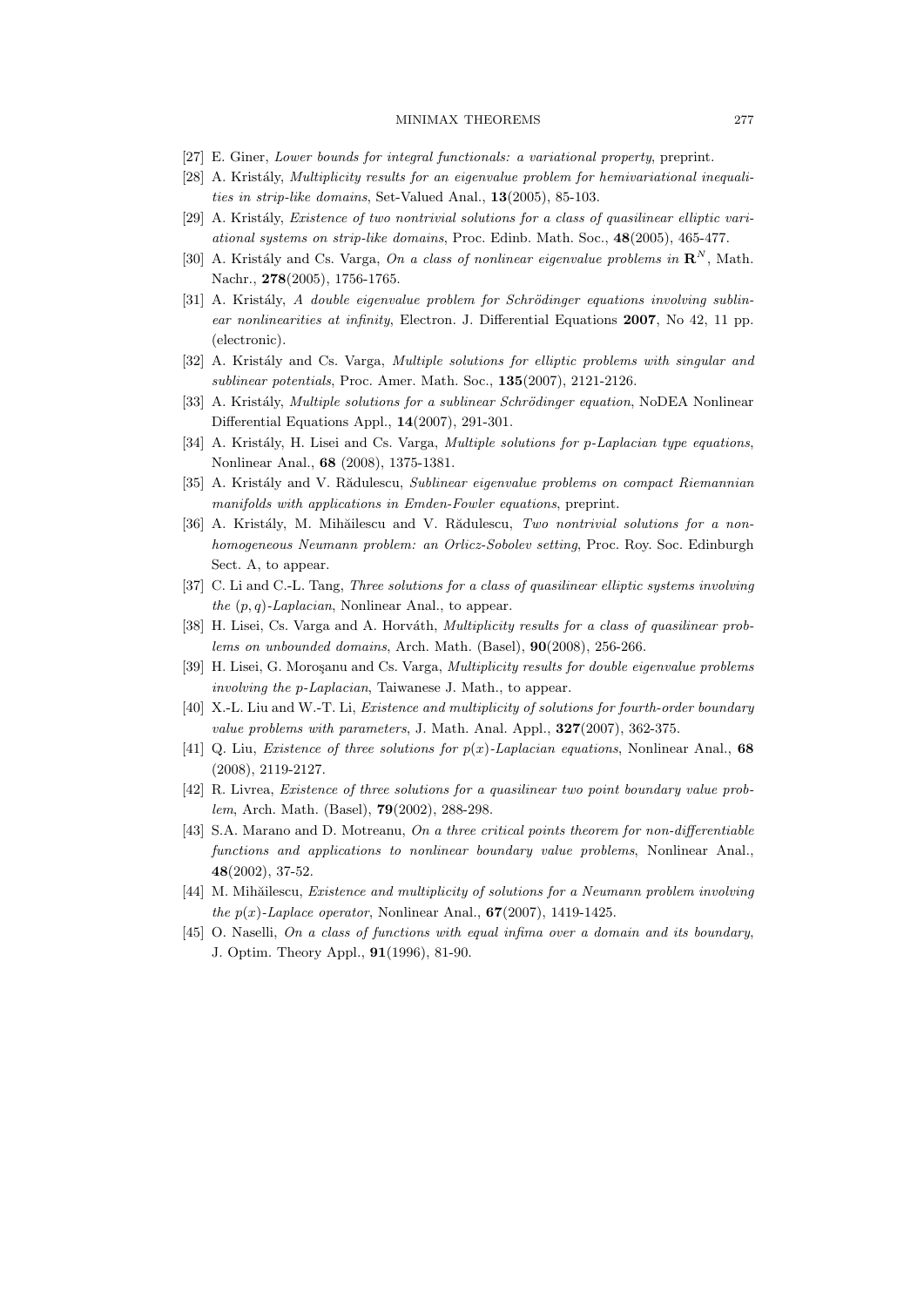#### 278 BIAGIO RICCERI

- [46] O. Naselli, On the solution set of an equation of the type  $f(t, \Phi(u)(t)) = 0$ , Set-Valued Anal., 4(1996), 399-405.
- [47] B. Ricceri, Some topological mini-max theorems via an alternative principle for multifunctions, Arch. Math. (Basel), 60(1993), 367-377.
- [48] B. Ricceri, A variational property of integral functionals on  $L^p$ -spaces of vector-valued functions, C. R. Acad. Sci. Paris, Série I, 318(1994), 337-342.
- [49] B. Ricceri, On the integrable selections of certain multifunctions, Set-Valued Anal., 4(1996), 91-99.
- [50] B. Ricceri, More on a variational property of integral functionals, J. Optim. Theory Appl., 94(1997), 757-763.
- [51] B. Ricceri, On a topological minimax theorem and its applications, in "Minimax theory and applications", B. Ricceri and S. Simons eds., 191-216, Kluwer Academic Publishers, 1998.
- [52] B. Ricceri, On a three critical points theorem, Arch. Math. (Basel), **75**(2000), 220-226.
- [53] B. Ricceri, Further considerations on a variational property of integral functionals, J. Optim. Theory Appl., 106(2000), 677-681.
- [54] B. Ricceri, A further improvement of a minimax theorem of Borenshtein and Shul'man, J. Nonlinear Convex Anal., 2(2001), 279-283.
- [55] B. Ricceri, Sublevel sets and global minima of coercive functionals and local minima of their perturbations, J. Nonlinear Convex Anal., 5(2004), 157-168.
- [56] B. Ricceri, A general multiplicity theorem for certain nonlinear equations in Hilbert spaces, Proc. Amer. Math. Soc., **133**(2005), 3255-3261.
- [57] B. Ricceri, A multiplicity theorem for the Neumann problem, Proc. Amer. Math. Soc., 134(2006), 1117-1124.
- [58] B. Ricceri, Minimax theorems for limits of parametrized functions having at most one local minimum lying in a certain set, Topology Appl., 153(2006), 3308-3312.
- [59] B. Ricceri, Uniqueness properties of functionals with Lipschitzian derivative, Port. Math. (N.S.), 63(2006), 393-400.
- [60] B. Ricceri, On the existence and uniqueness of minima and maxima on spheres of the integral functional of the calculus of variations, J. Math. Anal. Appl.,  $324(2006)$ , 1282-1287.
- [61] B. Ricceri, On the well-posedness of optimization problems on spheres in  $H_0^1(0,1)$ , J. Nonlinear Convex Anal., 7(2006), 525-528.
- [62] B. Ricceri, The problem of minimizing locally a  $C<sup>2</sup>$  functional around non-critical points is well-posed, Proc. Amer. Math. Soc., 135(2007), 2187-2191.
- [63] B. Ricceri, Recent advances in minimax theory and applications, in Pareto Optimality, Game Theory and Equilibria, Springer, to appear.
- [64] B. Ricceri, On the singular set of certain potential operators in Hilbert spaces, in Progr. Nonlinear Differential Equations Appl., 75, 377-391, Birkhäuser, 2007.
- [65] B. Ricceri, Well-posedness of constrained minimization problems via saddle-points, J. Global Optim., 40 (2008), 389-397.